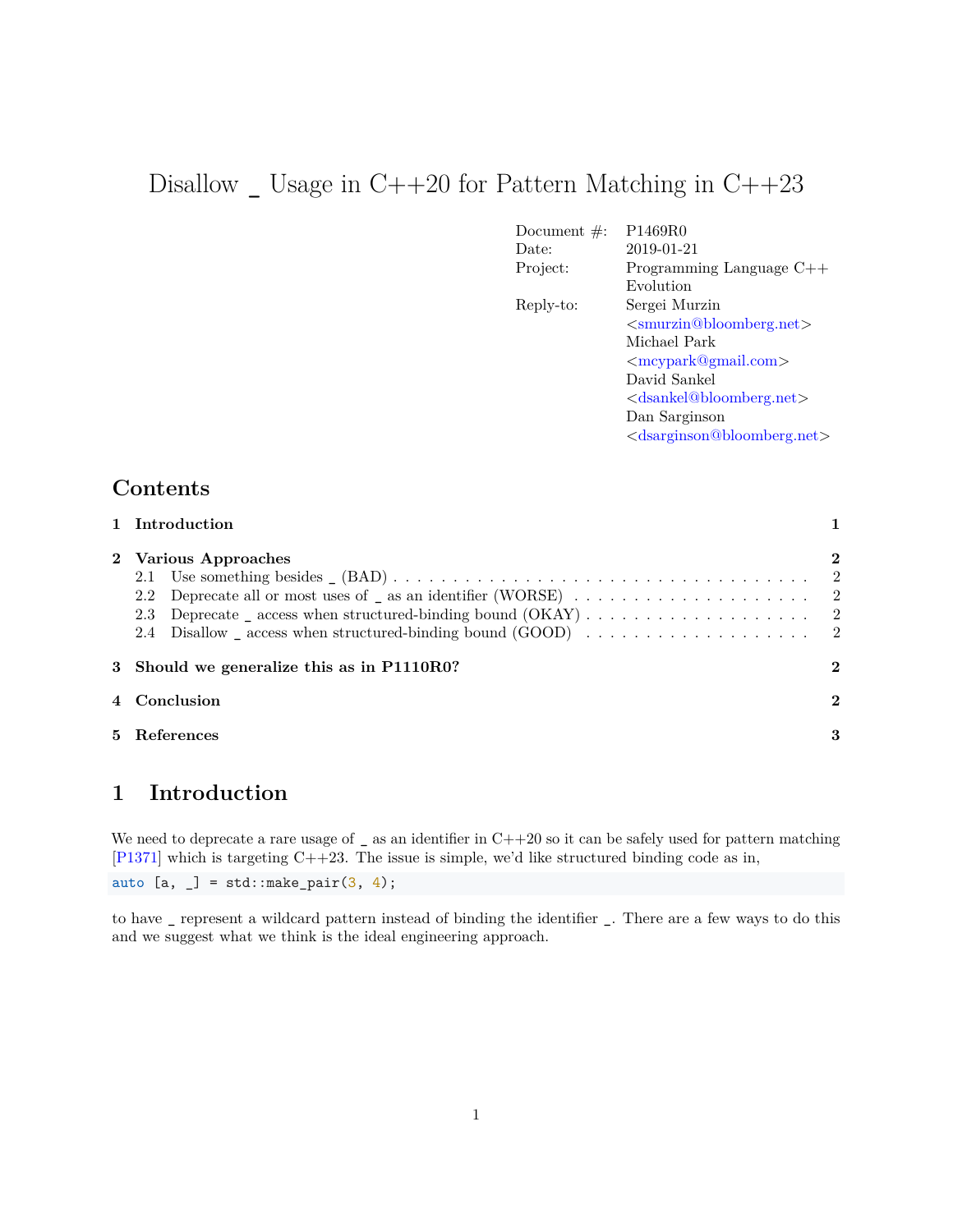### <span id="page-1-0"></span>**2 Various Approaches**

#### <span id="page-1-1"></span>**2.1 Use something besides \_ (BAD)**

Why is \_ so important when ? is available? Languages with pattern matching almost universally use \_ as a wildcard pattern and popular libraries in C++ (like Google Test) do the same. It would be awkward and somewhat embarrassing if  $C++$  were to not use such a ubiquitous token. Furthermore, because  $\Box$  has so much existing widespread use, we expect people to use \_ anyway, and accidentally bind the \_ identifier.

\_\_ is another possiblility, but it is difficult to recognize as a double underscore with many fonts and we expect significant confusion were we to use this.

#### <span id="page-1-2"></span>**2.2 Deprecate all or most uses of \_ as an identifier (WORSE)**

Another option is to deprecate all or most uses of \_ as an identifier. We could, for instance, deprecate references to \_ identifiers declared in block-scope. The migration cost for this is unfortunately quite a steep one. There are more instances of the \_ token than short in the wild according to [\[ACTCD16\]](#page-2-2). Breaking all this code would be extremely costly for the C++ community.

#### <span id="page-1-3"></span>**2.3 Deprecate \_ access when structured-binding bound (OKAY)**

Finally, we could deprecate referencing \_ identifiers that are bound as part of a structured binding. Because structured binding is a relatively new feature and most uses of \_ as a structured binding identifier are expected to be wildcard uses anyway, the cost of fixing breakages would be low. This change to be a sweet spot for engineering value, but we need to act quickly if we want to take advantage of this for pattern matching in  $C++23.$ 

#### <span id="page-1-4"></span>**2.4 Disallow \_ access when structured-binding bound (GOOD)**

Because usages of \_ identifiers that are bound by structured binding are so rare, there is little engineering benefit in deprecating these usages instead of just making access illegal altogether. In fact, a deprecation period can actually increase cost as engineers (who ignore warnings) will have more opportunity to use \_ identifiers bound by structured bindings.

### <span id="page-1-5"></span>**3 Should we generalize this as in P1110R0?**

[\[P1110R0\]](#page-2-3) suggests that we make something like the wildcard (\_) pattern accessible in many other places than patterns (e.g. in an enumerator). The authors of this paper find questionable engineering value for many of these suggestions and have no opinion on others. Our primary focus is on parity between structured bindings and pattern matching.

## <span id="page-1-6"></span>**4 Conclusion**

Right now we have an opportunity to prevent mistakes being made by using the wildcard that everyone expects for pattern matching. Let's deprecate or disallow access to \_ variables if they are bound by structured binding.